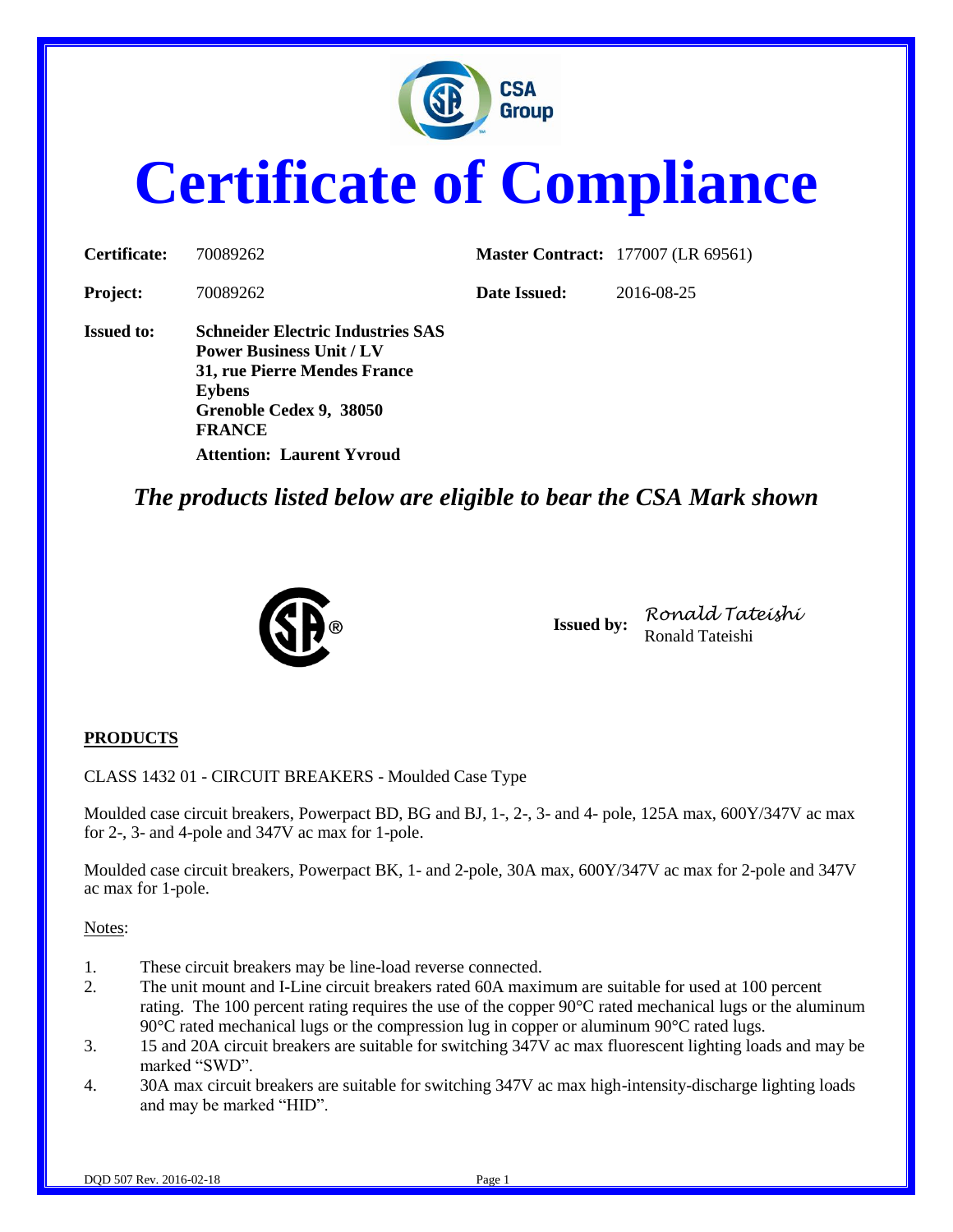

**Certificate:** 70089262 **Project:** 70089262 **Master Contract:** 177007 (LR 69561) **Date Issued:** 2016-08-25

5. These circuit breakers may be marked with interrupting ratings as follows:

| S.C. Interrupting Rating (kA, rms, sym) |    |     |       |
|-----------------------------------------|----|-----|-------|
| D                                       |    |     | $K^*$ |
| 18                                      | 35 | 65  |       |
| 25                                      | 65 | 100 | 100   |
| 18                                      | 35 | 65  | 65    |
| 18                                      | 35 | 65  | 65    |
| 14                                      | 18 | 25. | 65    |
|                                         |    |     |       |

\* Applies only to 1- and 2-pole constructions, 15 to 30A.

\*\*Applies only to the 2-pole construction.

\*\*\* Applies to the 2-, 3- and 4-pole constructions

#### **APPLICABLE REQUIREMENTS**

CSA Standard C22.2 No. 5 - Molded-Case Circuit Breakers, Molded-Case Switches and Circuit-Breaker Enclosures.